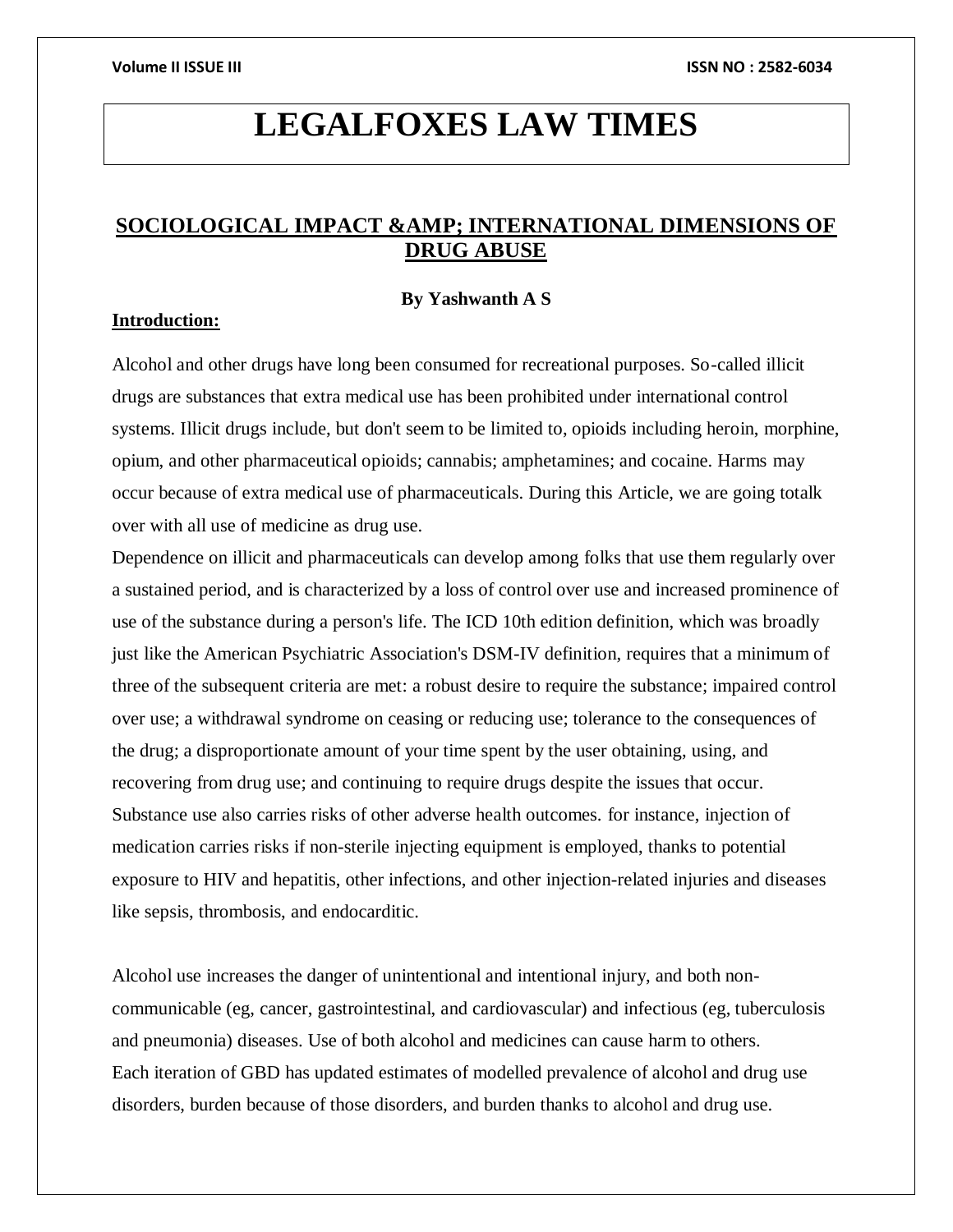Improved methods are utilized in each iteration of GBD, with increased data coverage, and better strategies to tell the modelling that happens in GBD.

In this Article, we use data from the world Burden of Diseases, Injuries, and Risk Factors Study (GBD) 2016, to estimate the prevalence of alcohol and drug use disorders, and to calculate the burden thanks to alcohol and drug use globally and for 195 countries and territories within 21 regions and 7 super-regions between 1990 and 2016.

# **Further Interference:**

We present global and regional estimates of alcohol, amphetamine, cannabis, cocaine, and opioid use disorders; report disease burden as a result of each of those disorders in terms of YLDs, YLLs, and DALYs; summarize burden because of alcohol and drug use as risk factors for other health outcomes; and analyses the association between alcohol-attributable and drug-attributable burden and Socio-demographic Index (SDI) quintiles.

Since 1990, the amountof individuals with alcohol and drug use disorders has increased substantially, driven by increase and population ageing. Age-standardised prevalence also increased for opioid, cocaine, and amphetamine use disorders. The prevalence of substance use disorders varied markedly by substance and across countries, with clear differences between different geographic regions.Substance use disorders weren'tthe sole conditions that contributed to the worldwide burden of disease attributed to alcohol and drug use.

A high proportion of the disease burden because of alcohol was because of increased risk of other health outcomes, including unintentional injuries and suicide, cancers, and cirrhosis, and also the consequences of chronic hepatitis C infection (ie, cirrhosis, cancer) make a considerable contribution to the disease burden owing to drug use.

Disease burden because of alcohol and medicinesand therefore the composition of this burden varied substantially across geographical locations. Eastern Europe had the best age-standardised attributable burden for alcohol, followed by southern Sub-Saharan Africa, and also the highest age-standardized attributable burden for drug use was in high-income North America. The association between geographical differences in attributable burden and SDI varied for alcohol and medicines. Countries in low SDI and middle SDI quintiles had the very best alcoholattributable burdens, whereas countries in high SDI quintiles had the best drug-attributable burden. Globally, large variation in attributable burden has been observed within countries with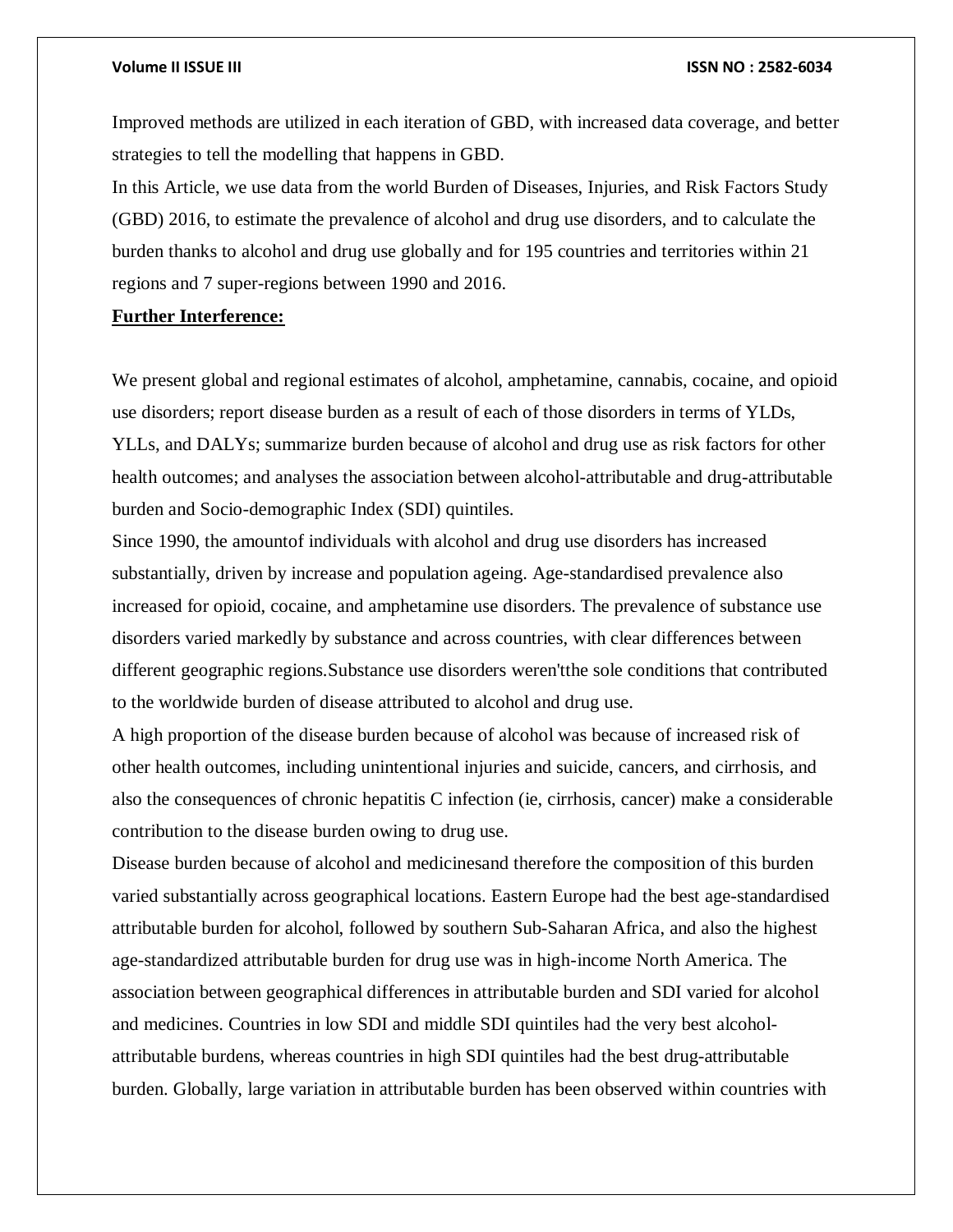# the best SDIs.

The high attributable burden, even in high-income countries, where a substantially higher proportion of health budgets are spent to handle these issues, deserves attention. Multiple factors might contribute to the present burden, including low treatment rates, delays in initiating treatment, and stigma related to alcohol and substance use disorders.

A longstanding problem in most countries is additionally the poor availability of highly effective interventions which will address HIV and hepatitis C virus among folks that inject drugs, like needle and syringe programmers, HIV and viral hepatitis virus treatment, and opioid substitution therapy. The emergence of alcohol-attributable burden in Southern Sub-Saharan Africa reflects the changing strategies of the alcohol industry, which has begun to target Africa and other lowincome and middle-income countries within the past few years to avoid the stricter regulation of the market and public health initiatives in high-income countries, where consumption has been steadily falling.

This concernsthe world health community to retort adequately to accelerate efforts toward development of a framework convention for alcohol control, the same as that which has been implemented to counter the harmful effects for tobacco consumption.

Many of the causes of alcohol and drug burden is prevented or treated. Taxation and regulation of availability and marketing can substantially reduce harms related to alcohol. Additionally, reducing the alcoholic strength of beverages and minimum pricing show promise in reducing alcohol-attributable harm. Transport injuries are a vital consequence of alcohol use that may be prevented via a spread of interventions (seat belts, helmets, and implementation of blood alcohol limits for drivers and roadside alcohol testing of drivers).

Treatment and brief interventions are shown to be effective with a possible public health impact, but of all psychological state disorders, alcohol use disorder has very cheap treatment rates globally. Medications for alcohol dependence like naltrexone have shown efficacy, but uptake and adherence are very low; as an example, in Australia, only around 0·5% of individuals who are alcohol-dependent are estimated to possess been prescribed naltrexone or acamprosate for the recommended 3 month duration. Psychosocial interventions might assist people with cannabis and psycho stimulant use disorders. Opioid substitution therapy reduces opioid use and injecting risk, improves physical and mental wellbeing, and reduces mortality.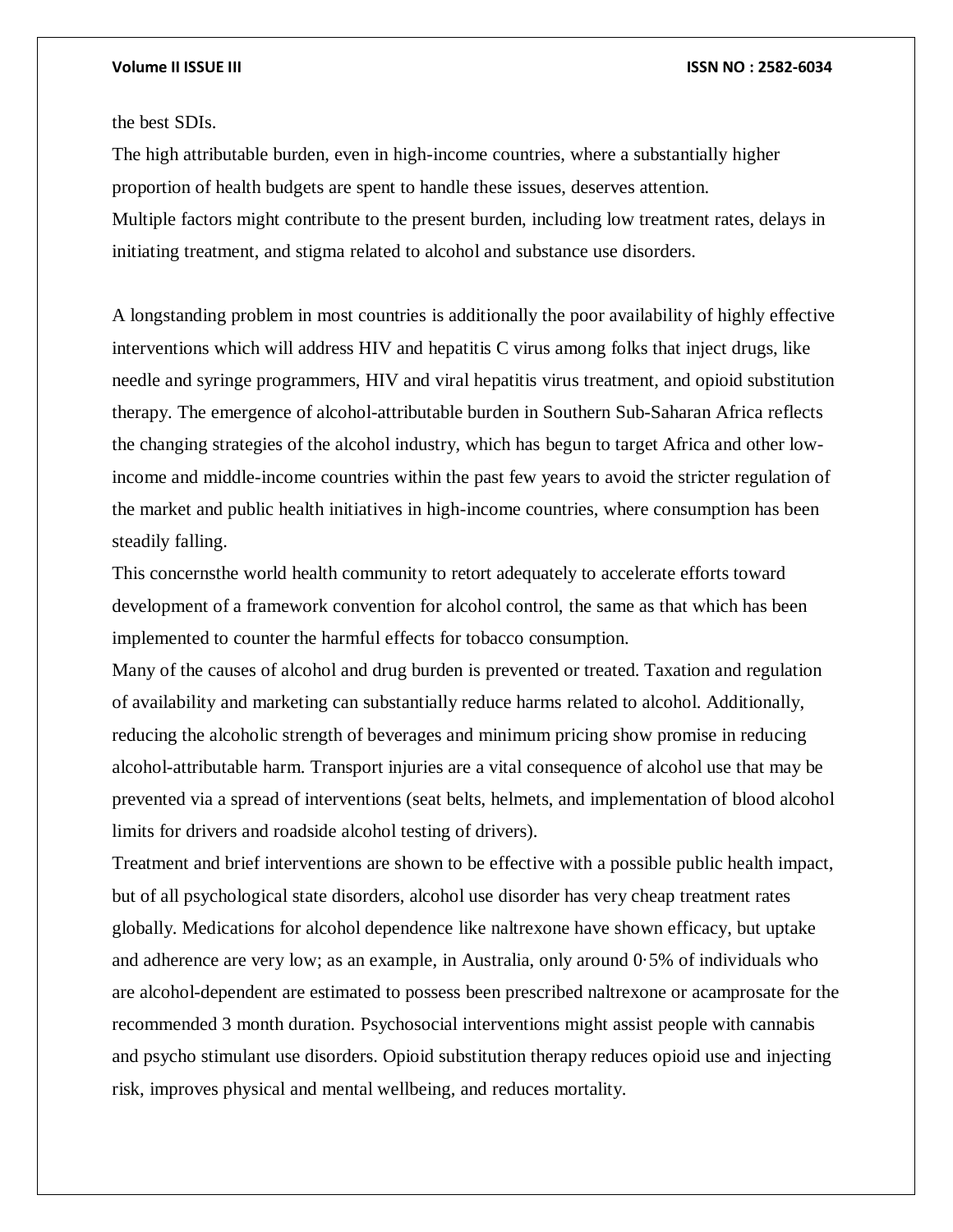### **The Global Context:**

Global increases in problems of illicit drugs both reflect and contribute to international tensions. The origins of a number of these tensions are clear: rapid changes in political alignment, reduced family and community cohesiveness, increased unemployment and underemployment, economic and social marginalization and increased crime.

At a time when dramatic improvements are happening in some sectors, e.g. communications and technology, improvement of the standard of life for several people has fallen far wanting the potential that exists and also the rising expectation of individuals who know life are often better. At a time of rising social and Political tensions, the macroeconomic environment has fundamentally changed.

World trade and investment have expanded and delivered to some areas of the developed and developing world substantial economic benefits. Capital, goods and folks move way more frequently and freely across national borders than was the case previously. In many industries, multinational enterprises care for a world scale by allocating production in step with the comparative advantage of individual countries or regions, by selling in diverse geographical markets and by undertaking financial operations where it's most advantageous. One of the resultsof those developments is that financial markets became more transparent, with massive daily transfers of cashround the world. Judging that the advantages of increased trade and investment outweigh a specific loss of sovereignty in controlling the entry and exit of individuals, goods and money, nation States seem to possess made their fundamental choice in favour of economic liberalization thanks to the expected material benefits to be gained. The same macroeconomic environment which has facilitated the expansion and development of world legitimate businesses has also provided the chance for drug producers and traffickers to arrange themselves on a worldwide scale, to supply in developing countries, to distribute and sell all told parts of the globe, to man evercartel members easily from country to country and to position and invest their drug profits in financial centres offering secrecy and attractive investment returns. The identical de regulation that has allowed legitimate businesses to man ever money round the world electronically with few national controls has also permitted drug producers and traffickers to launder illicit drug profits in order that these funds appear to be legitimate.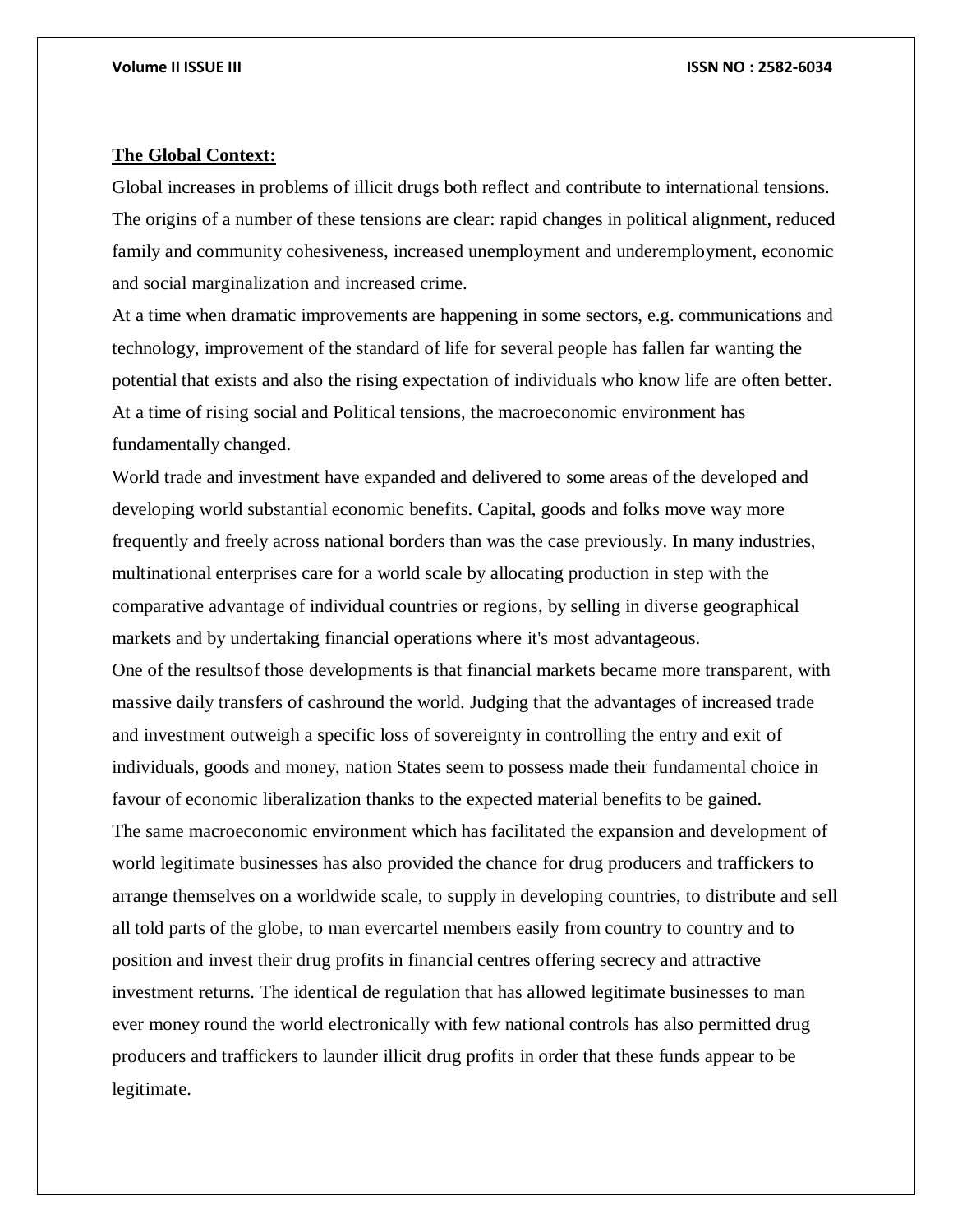# **Growing Plants to Provide Drugs:**

The production of medicineis also divided into three categories:

• Those processes which require only plant products.

• Those involving a semi-synthetic process where natural materials are partly changed by synthetic substances to supplythe ultimate product.

• Processes which use only manmade chemicals to provide consumable drugs. Examples of these three are:

• Opium gathered within the fields for home use.

• Coca bush leaves processed to form cocaine.

• Narcotic or psychotropic drugs made entirely within the laboratory or factory.

Long before the globe economy felt the impact of globalization of cash, markets and products, illicit drugs moved internationally from producer countries in less developed areas of the planet to consumer countries that were usually more developed.

Production in rural areas was transported to and sold in other continents after enormous price increases along the way, providing high profit and risk incentive to traffickers. The tip user has often been a have-not who buys drugs before the necessities of life.

# **Distribution and Illicit Trafficking:**

Illicit trafficis that the crucial link within the chain between production and consumption. It's also far and away the foremost lucrative stage within the process from the cultivation and processing of the illicit drug to the purposeof ultimate consumption. Along the numerous routes on which illicit drug trafficking moves, there appears to be some spillage, partly due toa bent of traffickers to pay middlemen in a similar way. Several transit countries along trafficking routes are consequently showing evidence of skyrocketingmisuse and consumption. a number of the evidence for this can be drawn together in a very nine-country study allotted by the world organization Research Institute for Social Development (UNRISD) and also theworld organization University (UNU): within the comprehensive survey published at the outset of the project, the country studies themselves and also the overview of their findings.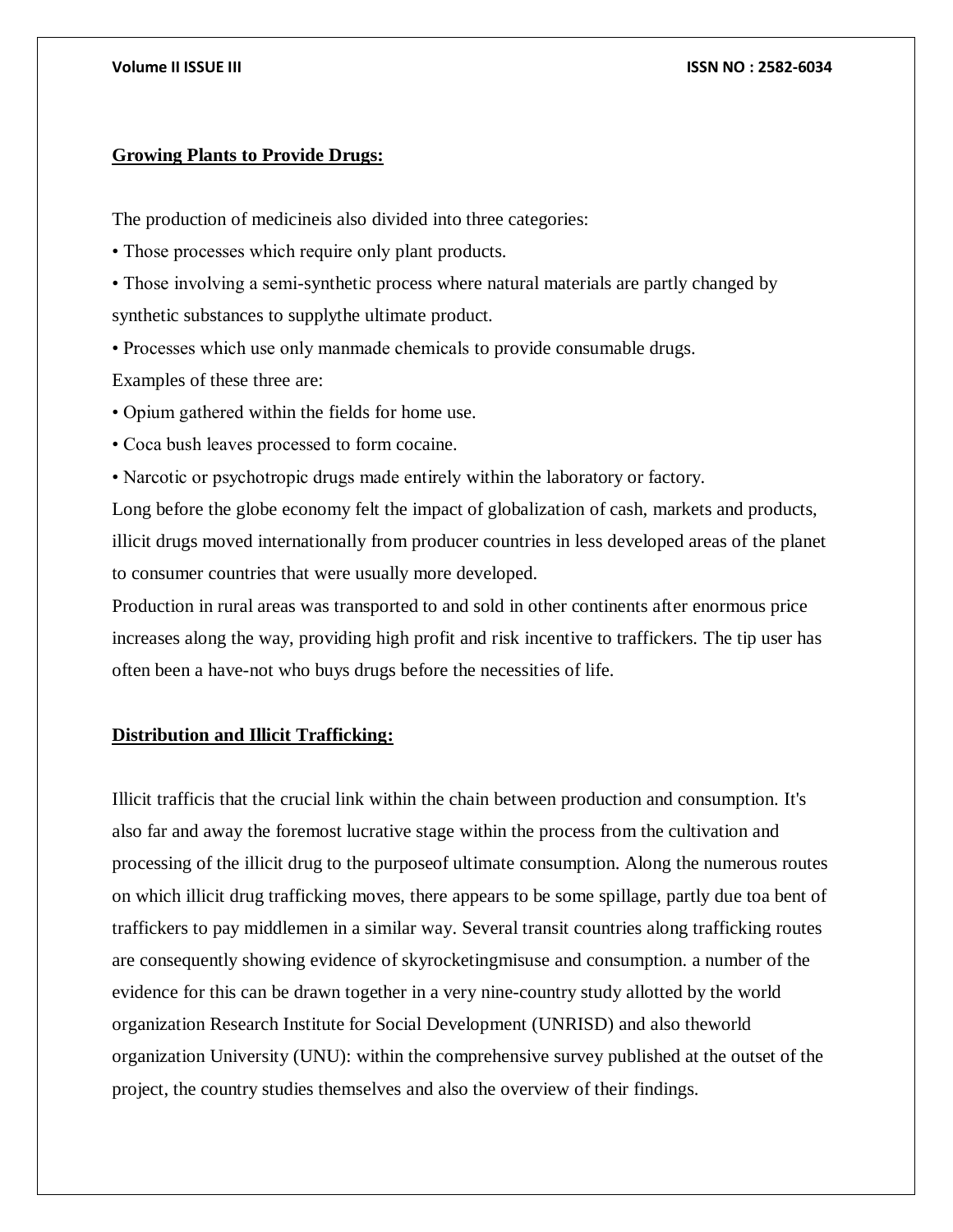Several divergent patterns of illicit drug distribution are found, depending upon: the extent of activity (whether traffickers are wholesalers, middlemen or retailers); the degree of organization (whether traffickers have payrolls or enforceable "personnel policies", develop specialized departments, have vertical combination, build or fight over regional or countrywide market shares); the kind of drug marketed (cannabis, cocaine, heroin or designer drugs); the existence of trafficker-insurgent-terrorist alliances; and therefore the way organized traffickers compete for market shares.12 Individuals don't appear to be major players, and early analogies to aindustry now make little sense for the illicit drug trade.

The trade has become increasingly organized, particularly at the assembly, wholesale and middleman levels, pronouncedly so for cocaine and heroin, less so for marijuana. It tends to be controlled by organized groups and in some cases cartels, often organized along ethnic lines to make stronger cohesiveness.

# **Drug Consumption and Crime:**

There is obviously a relationship between drug consumption and crime, although it's often not clear which is cause and which is effect. In principal consuming areas like North America and Western Europe, psycho-pharmacological effects, economic-compulsive drives and systemic violence are considered the principal components of the drugs-crime link. The foremost harmful psycho-pharmacological effects of drug use, particularly those related to crack cocaine, involve people becoming irrational, excited, agitated or impulsive. Users may become unable to manage their anger and vent it within thekind of physical assault, including homicide. In one amongstthe primary studies clearly linking violent behavior and crack cocaine use, it had been reported that just about half the callers to a nationwide cocaine hotline within theUS. said they'd committed violent crimes or aggressive acts (including abuse, murder, robbery, rape and physical assault) while using crack. The economic-compulsive dimension of drug-related crime is related to criminal acts to get funding for private drug consumption (through burglaries, for instance). The systemic dimension refers to the activities of drug syndicates, associations, gangs and smugglers involved in protecting their product from enforcement officials or from one another by whatever means necessary. A dimensioncan be added to the present standard analysis - the corruption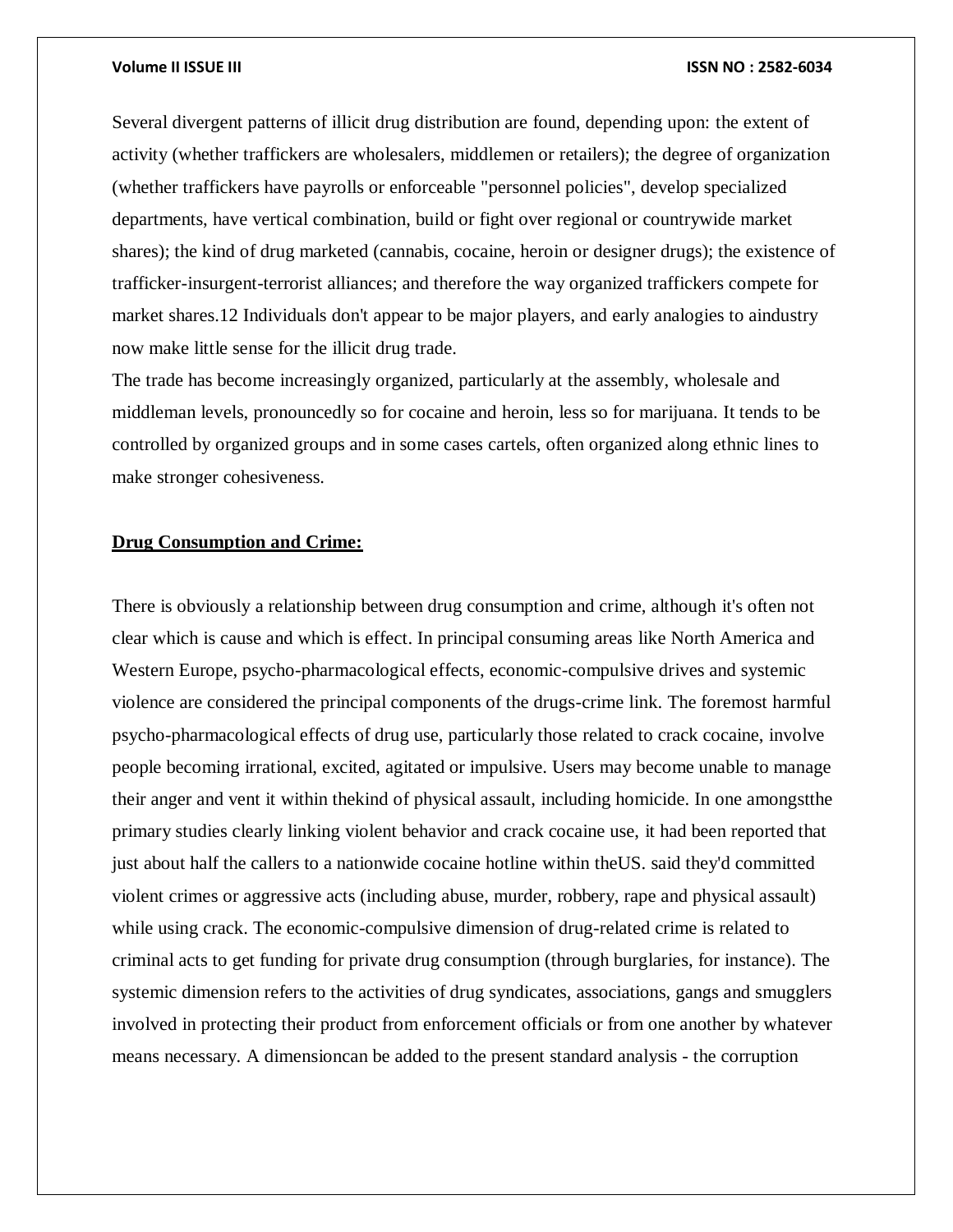criminality connection, which occurs when administrative and political personnel like drug enforcement agents and patrol officers themselves become allied with the drug trade.

Well-designed prospective studies are needed to estimate the risks of those consequences of drug use while controlling for confounding factors. Finally, in GBD, the concept of disability is meant to only capture the health loss of a personal. Thus, disability doesn't include social or other impacts on non-drug users like the family or the social and economic consequences of mental and substance use disorders.

To it extent, our estimates of disease burden because of alcohol and medicines are partial estimates of the adverse impact of substance use on society. Alcohol and drug use cause substantial disease burden globally, and therefore the composition and extent of this burden varies substantially between countries, and is strongly related to social development. Existing interventions that are known to scale backthe various causes of burden exist. These interventions have to be scaled up, which remains a challenge even in high-resource settings.

Despite long-standing attempts to dismantle the illicit drug trade, habit and its many related problems are on the rise in many regions of the globe.

The dimensions of the matter is enormous: the quantity of laundered money from the traffic in cocaine, heroin and cannabis is estimated to be larger than the gross national product of three quarters of the world's economies. The impact of illicit drugs continues to threaten the economies and social structures of both producing and consuming countries. Globalization of markets and finance, development of computer and technology, and also the declining significance of national borders have all helped to facilitate narcotraffic. Policy strategies have tounderstand of the forces contributing to the complexity of things and attack the matter from several angles. The current policies have had limited success for variety of reasons. Supply suppression strategies have proven unable to liftthe worth of illicit drugs in consuming countries. Demand suppression strategies - drug control laws that assume that individualsare deterred from drug use by fear of incarceration or fines - are least likely to be effective in those sections of society where the drug use problem is most serious. Most drug control strategies have proven difficult to implement effectively, particularly in less developed countries with weak national governments lacking institutional co-ordination and sufficient financial resources. Alternative development strategies require a brand new, more people centered approach to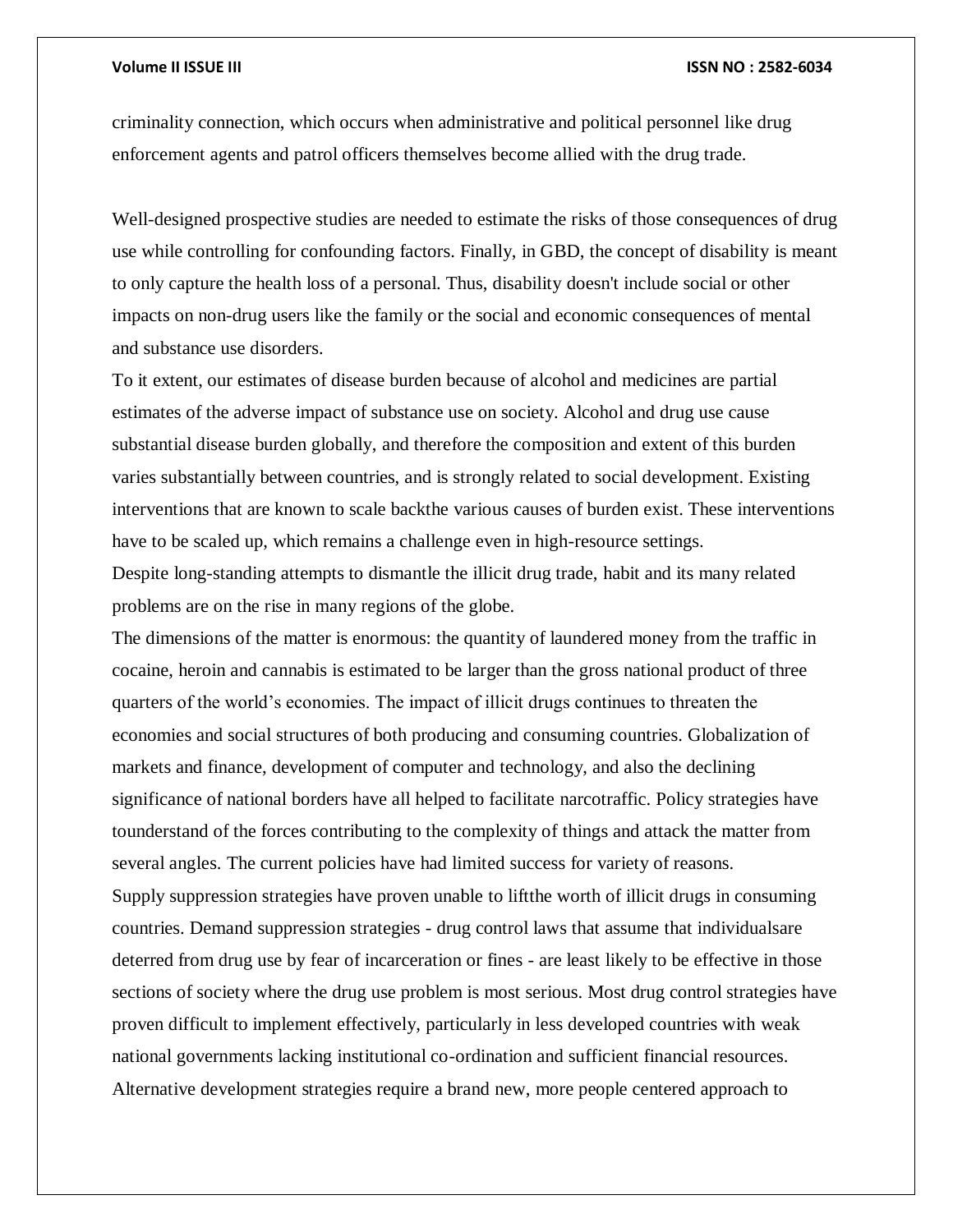community problems which cannot work if the mandatory staff and financial resources are lacking.

With neither one cause nor a straightforward cure, abuse and its many related problems still increase in many regions of the planet. Problems associated with the abuse of medication are severe in some parts of both the developing and also the industrialized world: disease, accidents, deaths, crime, lowered productivity and lots of other problems are frequently reported. Not adequately monitored, abuse acts as a brake on human and social development and can't be separated from endemic problems of disease, poverty, joblessness and violence. Varying widely between countries, illicit drug use and related problems reflect several characteristics: sales of medication are usually highly profitable and that they are easily marketed commodities. Also, they need powerful effects on the brain and behavior, influencing a large range of human activities. Progress within the field of abuse prevention depends on several factors. First, our strategies to response to drug problems should begin with the people, communities and institutions involved. People should be considered because the heart of the matterand also the beginning of any solution. This principle will obviously take different forms in rural and concrete areas and even be influenced by class distinctions Secondly, alternative development strategies for rural areas should answer the conditions found in target areas, which can differ in step with the communities involved. Thirdly, as in rural settings, urban drug problems also need an individualized assessment and response, building on the strengths found onsite. To succeed, urban and rural interventions need a series of support mechanisms and long run planning. To be effective, both need the support of the local people and a base publically policy.

# **Conclusion:**

No one policy option goesto resolve the illicit drug problem. Within the context of the severity of the present drug crisis, however, it's to be hoped that a balanced and more thorough examination of the benefits and limitations of all the available policy options will cause more imaginative and constructive policy formulations. Particularly, it's important to acknowledge the joint responsibility of both producing and consuming countries, and thusthe requirement for shared and coherent policy approaches. Additionally, policy strategies must address the causes of the matterinstead of its symptoms: in consuming countries, misuseis commonly linked to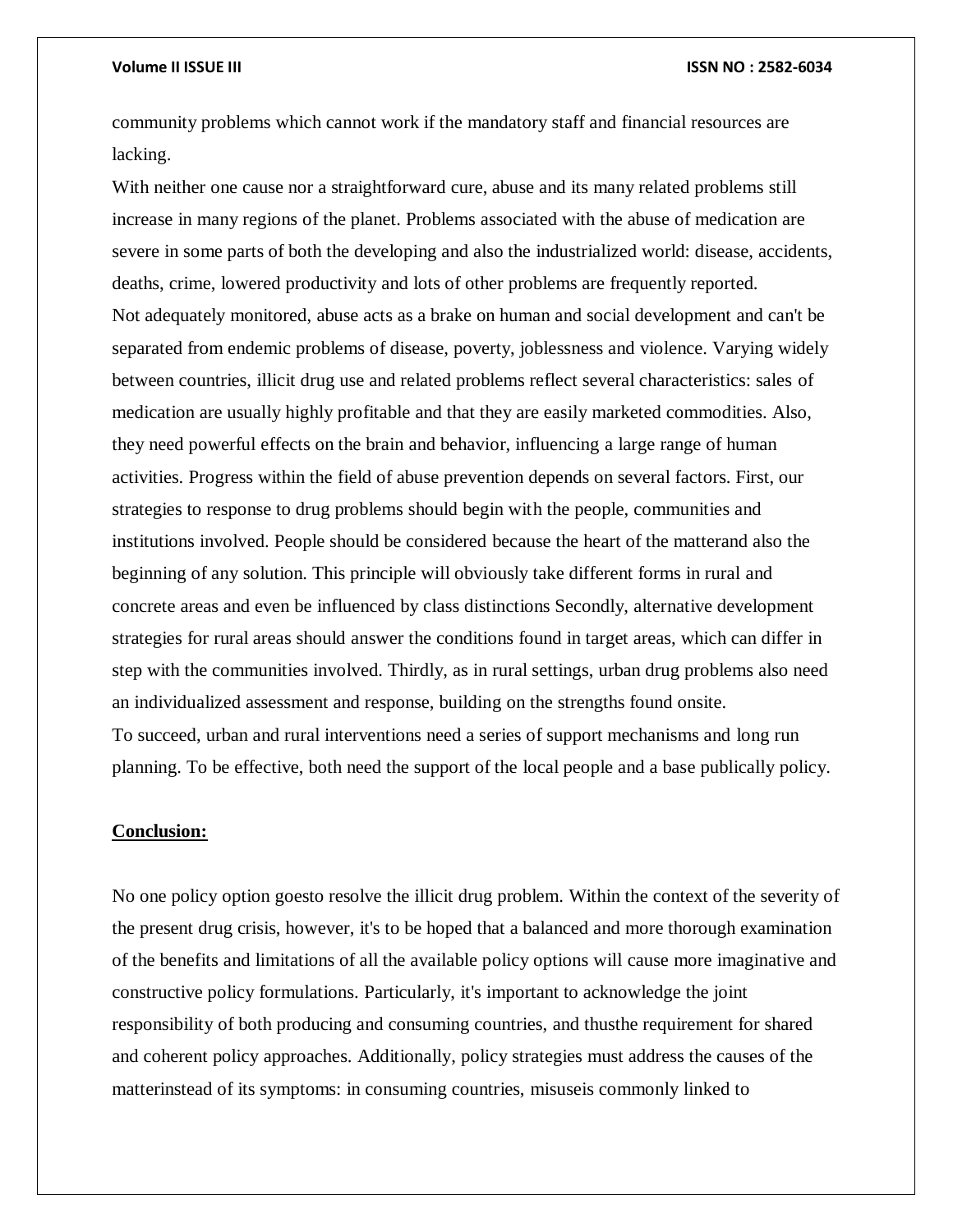of other agricultural crops.

unemployment, poor housing and health care in marginal communities, while in producing countries, drug production is closely linked to the failure of rural development.

Beyond reducing systemic crime, the proposals for legalization appeal to larger moral goals, like enhancing public health and safety and invigorating a way of community. An outright preference for unfettered freedom to consume psychoactive drugs is not often advanced. Instead of favouring unqualified personal drug liberties, most proposals are meant to handlethe foremost feared consequence of prohibition policies and their implementation: drug-related crime. Accordingly, controls (regulation and taxation, perhaps the same as those for tobacco and alcohol within the United States) are entailed, sometimes with the suggestion that tax proceeds from the legitimate sale of medicine be dedicated to consumer anti-drug education and to drugrelated public services (for instance hospitals that look after infants who are born with an addiction to drugs).

If drug use were decriminalized in consuming countries, there would be no crime tax for traffickers, smugglers and pushers to reap and thus no reason for them to hold out turf wars, assault police, terrorize neighbour hoods and undermine countries institutional integrity. A possible parallel situation is that of the crime syndicates within theUS. after the prohibition on alcohol consumption resulted in 1933: organizations related tothe assembly and sale of alcohol faded away, went into other criminal pursuits or invested their resources in legitimate businesses. With decriminalization, savings from a cutback in enforcement expenses might be spent on other programs, like drug education and treatment. In terms of health, clean drugs, clean needles and a humane environment could reduce the incidence of drug-related HIV transmission. A mix of decriminalization in consuming countries, combined with legalization of the cocacocaine industry in producing countries, could eliminate the massive profits traffickers reap from their industry and at the identical time rapidly reduce drug-related violence. In Bolivia, where drug-related violence has largely been avoided thus far, legalization might need adverse economic effects in some sectors, because the price of coca would fall to roughly the equivalent

However, there's widespread and growing support within the country for legalization of coca (as hostile cocaine). It's believed that legalization would help promote alternative coca products.